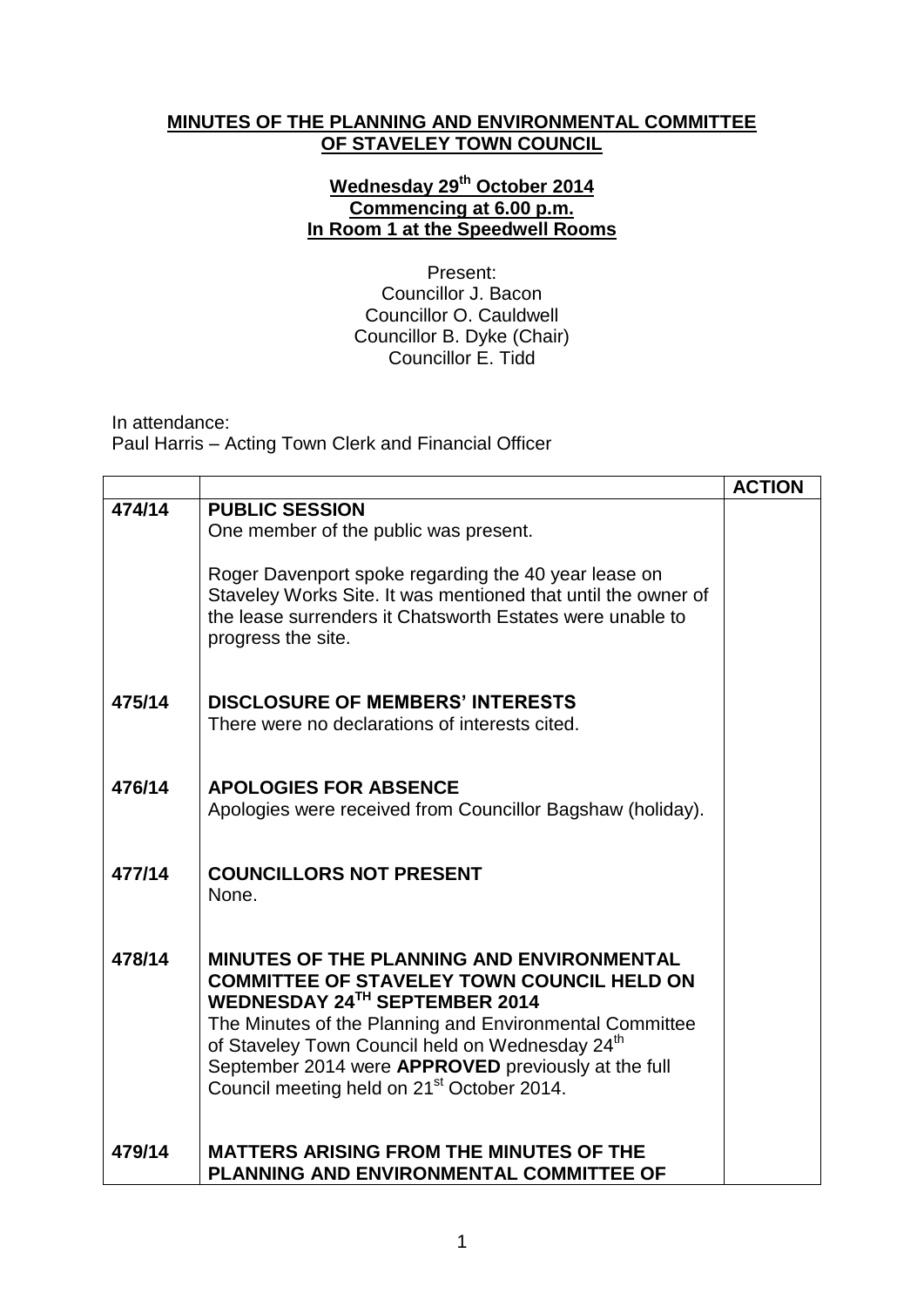|        | STAVELEY TOWN COUNCIL HELD ON WEDNESDAY<br>24TH SEPTEMBER 2014                                                                     |
|--------|------------------------------------------------------------------------------------------------------------------------------------|
|        | There were no matters arising raised.                                                                                              |
|        |                                                                                                                                    |
| 480/14 | DETAILS OF THE PLANNING APPLICATIONS DEALT                                                                                         |
|        | <b>WITH BY MEMBERS SO AUTHORISED</b><br>The list of planning applications was <b>NOTED</b> .                                       |
|        |                                                                                                                                    |
| 481/14 | A LIST OF PLANNING DECISIONS NOTIFIED BY                                                                                           |
|        | <b>CHESTERFIELD BOROUGH COUNCIL</b>                                                                                                |
|        | The list of planning decisions notified by Chesterfield                                                                            |
|        | Borough Council were available on the website<br>www.chesterfield.gov.uk/planningapplications.                                     |
|        |                                                                                                                                    |
| 482/14 | <b>PROPOSED WAITING RESTRICTIONS: ENTERPRISE</b>                                                                                   |
|        | <b>WAY, MARKHAM VALE</b>                                                                                                           |
|        | Councillors discussed this matter at the P&E Committee on<br>4 <sup>th</sup> June 2014, they stated they had no objections to this |
|        | notice but wanted to ask Derbyshire County Council to                                                                              |
|        | consider providing a lorry park in order to stop interference                                                                      |
|        | with the flow of traffic, and HGV's parking elsewhere as a<br>result of the new restrictions.                                      |
|        |                                                                                                                                    |
| 483/14 | <b>STAVELEY WORKS SITE</b>                                                                                                         |
|        | This item was mentioned in the public session, Councillors                                                                         |
|        | had nothing further to report.                                                                                                     |
|        |                                                                                                                                    |
| 484/14 | <b>MARKHAM VALE</b>                                                                                                                |
|        | Councillors had nothing to report.                                                                                                 |
|        |                                                                                                                                    |
| 485/14 | <b>STAVELEY TOWN BASIN</b><br>It was <b>NOTED</b> that building work was going well.                                               |
|        |                                                                                                                                    |
| 486/14 | <b>CHESTERFIELD BOROUGH COUNCIL</b>                                                                                                |
|        | Councillors had nothing to report.                                                                                                 |
|        |                                                                                                                                    |
| 487/14 | <b>DERBYSHIRE COUNTY COUNCIL</b>                                                                                                   |
|        | Nothing to report.                                                                                                                 |
|        |                                                                                                                                    |
| 488/14 | HS <sub>2</sub>                                                                                                                    |
|        | It was <b>NOTED</b> that a report had been received entitled                                                                       |